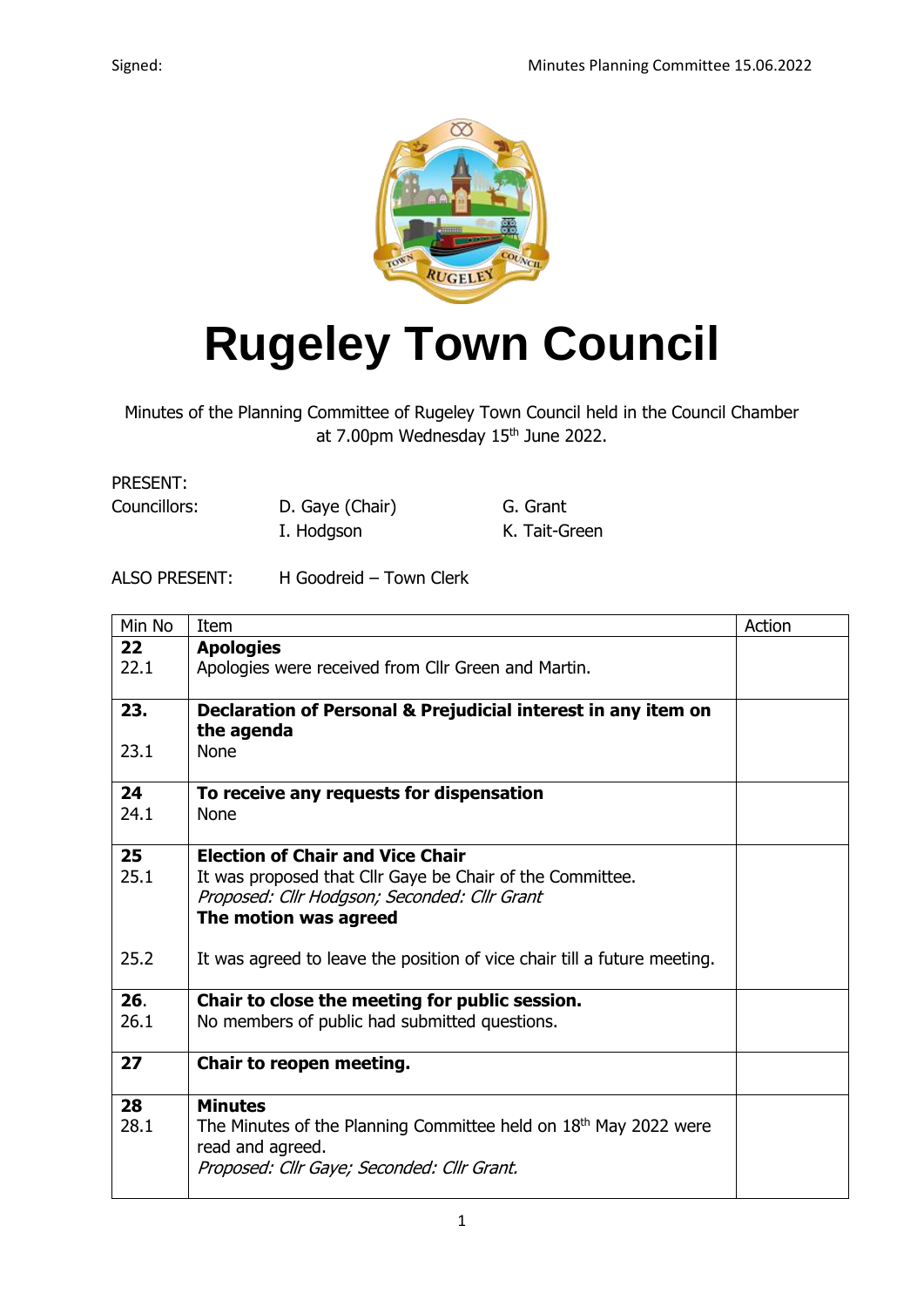|             | It was agreed to approve the minutes of the Planning<br>Committee held on 18th May 2022.                                                                                                                                                                                                                                                                                                                     |                                                                                           |
|-------------|--------------------------------------------------------------------------------------------------------------------------------------------------------------------------------------------------------------------------------------------------------------------------------------------------------------------------------------------------------------------------------------------------------------|-------------------------------------------------------------------------------------------|
| 29.<br>29.1 | <b>Actions Arising</b><br>None.                                                                                                                                                                                                                                                                                                                                                                              |                                                                                           |
| 30.<br>30.1 | <b>Chairman's Announcement</b><br>Planning Decisions - Cannock Chase District Council<br>Applications and decision notices had been forwarded to Cllrs.                                                                                                                                                                                                                                                      |                                                                                           |
| 30.2        | Planning Decisions - Staffordshire County Council<br>No applications or decision notices had been received.                                                                                                                                                                                                                                                                                                  |                                                                                           |
| 31<br>A     | <b>Planning Applications</b><br>CH/22/0156 27 Horse Fair, Rugeley, Staffordshire, WS15 2EJ<br>Application under Section 73 of the Town and Country Planning Act to<br>vary condition 3 attached to planning permission CH/97/0214 to<br>allow for earlier and later opening hours of the premises together with<br>earlier use of the associated beer garden.<br>This application had already been approved. |                                                                                           |
| B           | CH/22/0159 11 Mount Road, Etchinghill, Rugeley, Staffordshire<br><b>WS15 2TL</b>                                                                                                                                                                                                                                                                                                                             |                                                                                           |
|             | Erection of single storey rear extension, single storey front porch<br>extension and first floor front extension above existing garage.<br>Internal alterations.<br><b>No Objections</b>                                                                                                                                                                                                                     |                                                                                           |
| C           | CH/22/0164 21 Windsor Close, Rugeley, WS15 2DB<br>Single storey rear extension and garage conversion.<br><b>No Objections</b>                                                                                                                                                                                                                                                                                |                                                                                           |
| D           | CH/22/0171 Stonehouse Barn, Penkridge Bank Road, Rugeley,<br><b>WS15 2UE</b><br>Lawful Development Certificate - proposed use - existing garage to<br>become annexe for relative.<br>Clirs had concerns that should it be approved, the annex                                                                                                                                                                |                                                                                           |
|             | could be used for other purposes eg housing not related to<br>the occupants of the house or for holiday let etc. It was<br>agreed that Clerk write to CCDC expressing conern on future<br>use of the development.                                                                                                                                                                                            | Clerk to write to<br>CCDC                                                                 |
| Е           | CH/22/0174 The Old Mill, Sheep Fair, Rugeley, WS15 2AT<br>Development of a 2 bedroom bungalow with room in the roof with<br>associated landscape and parking amenity. Resubmission of<br>CH/21/0149.<br>it was agreed that the Clerk to fund comments from the Town<br>Council to previous applications on the site and seek<br>response from Cllrs on the committee via email.                              | Clerk to confirm<br>previous<br>responses and<br>seek outcome<br>from Cllrs via<br>email. |
| F           | CH/22/0195 40 Waverley Gardens, Etchinghill, Rugeley,<br><b>Staffordshire, WS15 2YE</b>                                                                                                                                                                                                                                                                                                                      |                                                                                           |